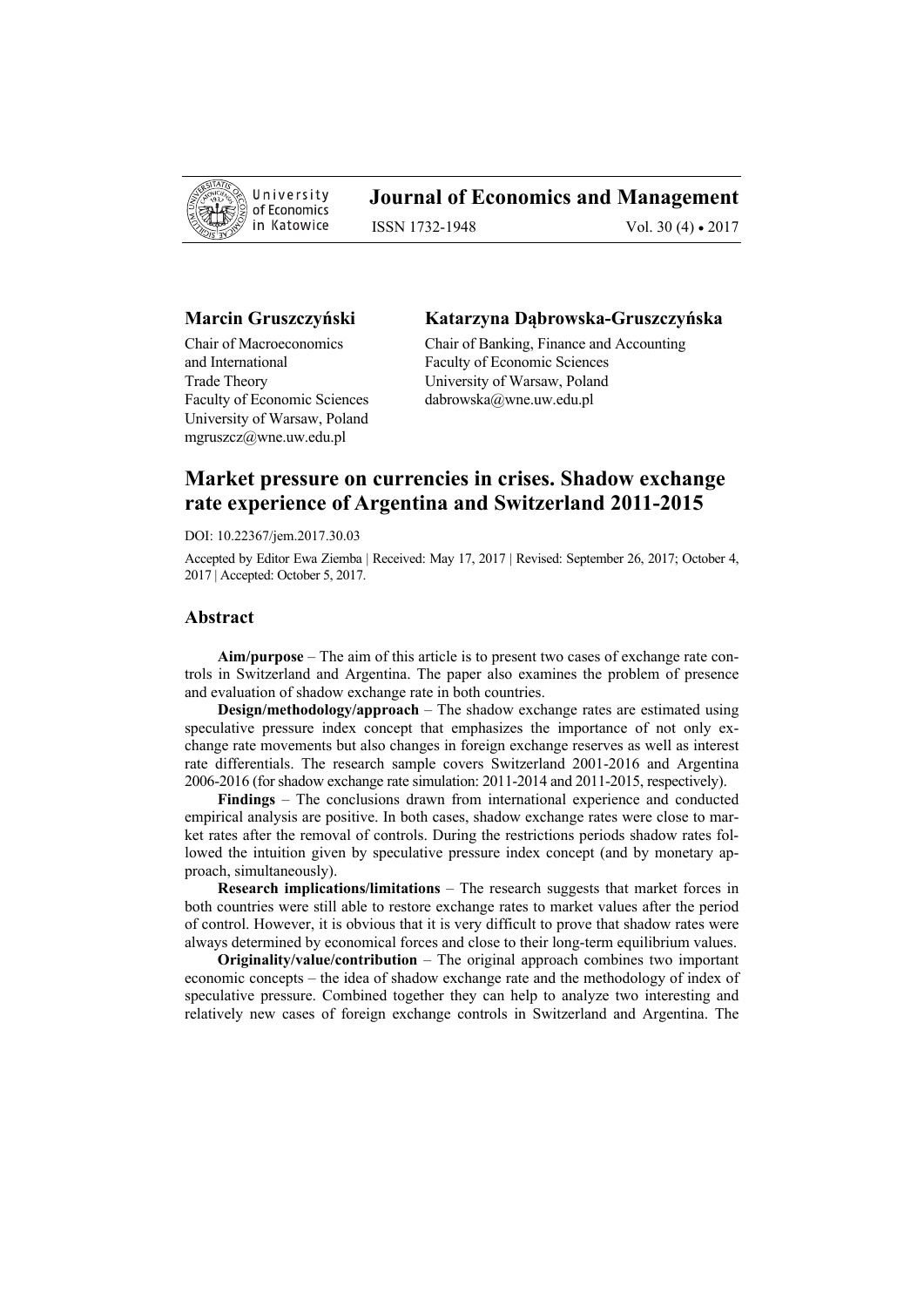results can be valuable for economists, researchers and politicians who support or reject the idea of controlling macroeconomic parameters in modern, open economy.

**Keywords:** exchange rates, financial crises, international capital flows. **JEL Classification:** F21, F31, F37, F38, G15.

## **1. Introduction**

The success of globalization and liberalization of capital flows was accompanied by almost universally accepted view that exchange rates should be determined by independent market forces. While in 1996 free floating (or managed float) exchange rate arrangements were in force in 30% of IMF member countries, in 2002 this share jumped to about 60%. The structural changes in international financial markets before, during and after the crisis of 2008-2009 have renewed efforts to understand and manage problems with exchange rates fluctuations, speculative pressures and long lasting trends. Two countries have suffered so significant market pressure on their currencies that their authorities decided to introduce exchange rate arrangements of extensive controls in 2011. In September 2011, due to massive inflow of international funds and substantial exchange rate appreciation, Swiss Central Bank established the peg to the euro. Two months later, in the face of depleting of foreign reserves and speculative pressure on peso, Central bank of Argentina decided to introduce the system of currency controls.

The aim of this article is to verify the hypothesis about the exchange rate determination in periods of extensive controls (capital account restrictions, exchange rate controls) using the concept of shadow exchange rate [Flood & Marion 1998]. We assume that even during the controls period market pressure on currency still exists, although is not clearly visible in the exchange rate quotations. To estimate this pressure we employ the idea of speculative pressure index [Eichengreen, Rose & Wyplosz 1994]. Finally we estimate shadow exchange rates [Flood & Garber 1984; Flood & Marion 1998] for EUR/CHF and USD/ARS currency pairs during periods of control.

In the first part of the article we present stylized facts to show reasons and economic environment leading to the decision of replacing free float exchange arrangements with systems of extensive controls. In the second part we introduce the concept of a shadow exchange rate – the rate that "follows" the official, controlled exchange rate. To estimate shadow exchange rates we use values of speculative pressure index during the periods of controls but with parameters from preceding periods. Finally, shadow exchange rates are compared to values of official exchange rates and free market rates after the lifting controls on these currencies.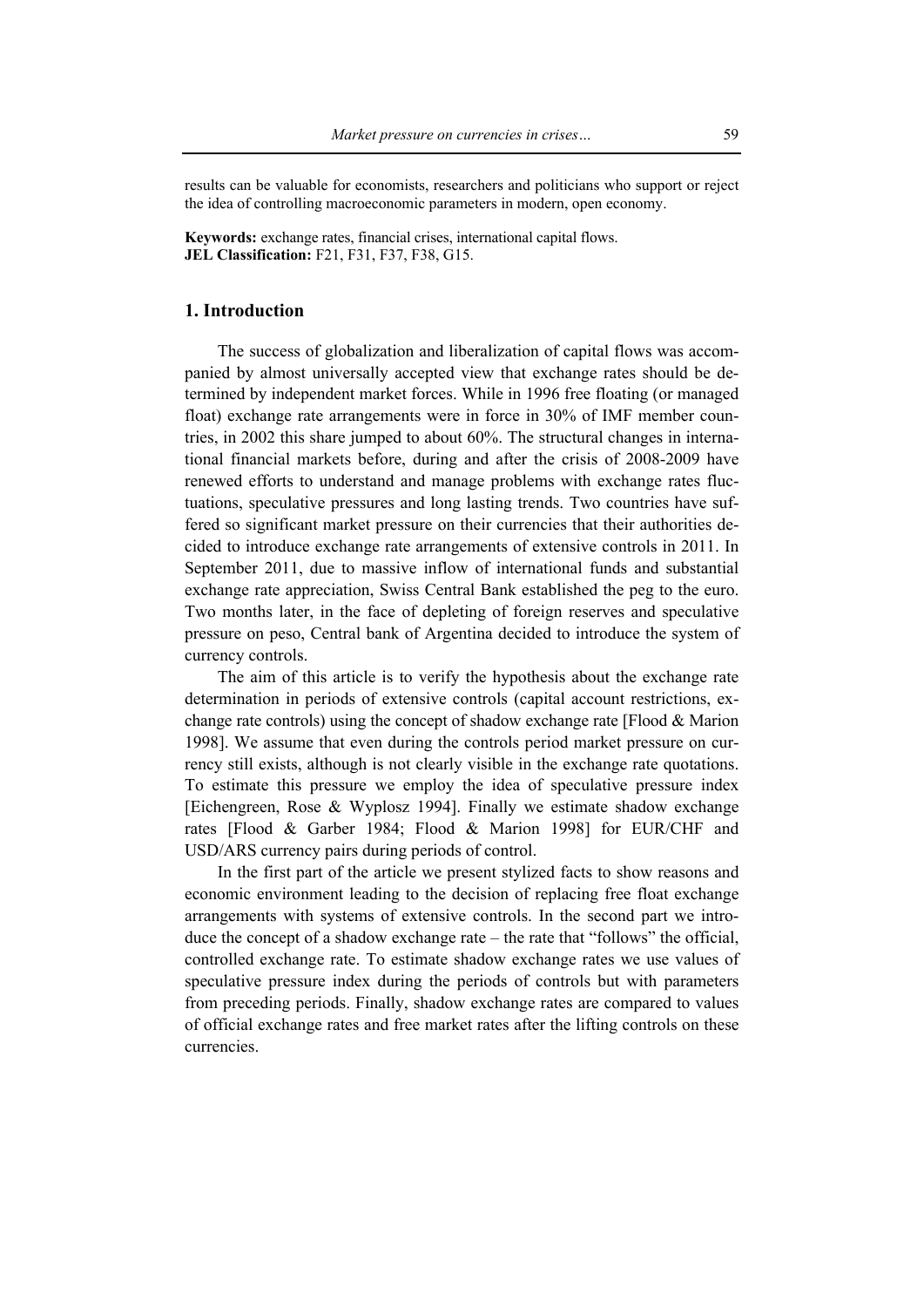## **2. Stylized facts**

In the second decade of the XXI century we were able to observe two interesting experiments with the control of exchange rates. In September 2011, due to massive inflow of international funds and substantial exchange rate appreciation, Swiss Central Bank established the peg to the euro. Two months later, in the face of depleting of foreign reserves and speculative pressure on peso, Central Bank of Argentina decided to introduce extensive system of currency controls.

## **2.1. Switzerland**

The Swiss foreign exchange market drew the attention of the authors in December 2007 when the *Triennial central bank survey of foreign exchange and derivatives market activity in April 2007* [BIS 2007] was published. After many years of declining significance of CHF, unexpectedly, in April 2007, the turnover of CHF reached 6.1% of the total world FX turnover. Value of daily turnover jumped from 79 bn USD in 2004 to 242 bn USD in 2007. Analyzing the situation on FX markets – and the sudden trend reversal in March 2007 – one can say that the Swiss currency market became one of the key markets of incoming global financial turmoil.

The period until August 2008 did not show visible effects of changing sentiment on international financial markets towards CHF and the situation in monetary policy area seemed to be under the control of Swiss National Bank. But from September, when it became clear that current disruptions were not only a minor adjustment, but a significant shock to the global economy (with a slowdown perspective), international funds, started to flow into the Swiss financial market. In less than a year Switzerland's currency reserves have doubled. However, it seemed that the interest rate cut, at the turn of 2008 and 2009, by 2.5 percentage points (from 2.75% to 0.25%) effectively stopped the inflow. It may be assumed that classical monetary policy tools would be sufficient to stabilize the situation, but the measures taken by foreign central banks (interest rates cuts) have caused a new wave of capital inflow, resulting in an increase of SNB reserves to unprecedented 295 bn of CHF (or 275 bn  $\text{USD}^1$ .

Another threat to the stability of SBN monetary policy was the escalation of the Greek crisis and the global debt crisis in 2011. In the first half of the year the

 $\overline{a}$ 

<sup>1</sup> At the same time, the global financial crisis has spread on the Swiss financial sector. The two largest Swiss banks asked for public (about 60 bn USD for UBS) and private (10 bn USD for Credit Suisse) financial support.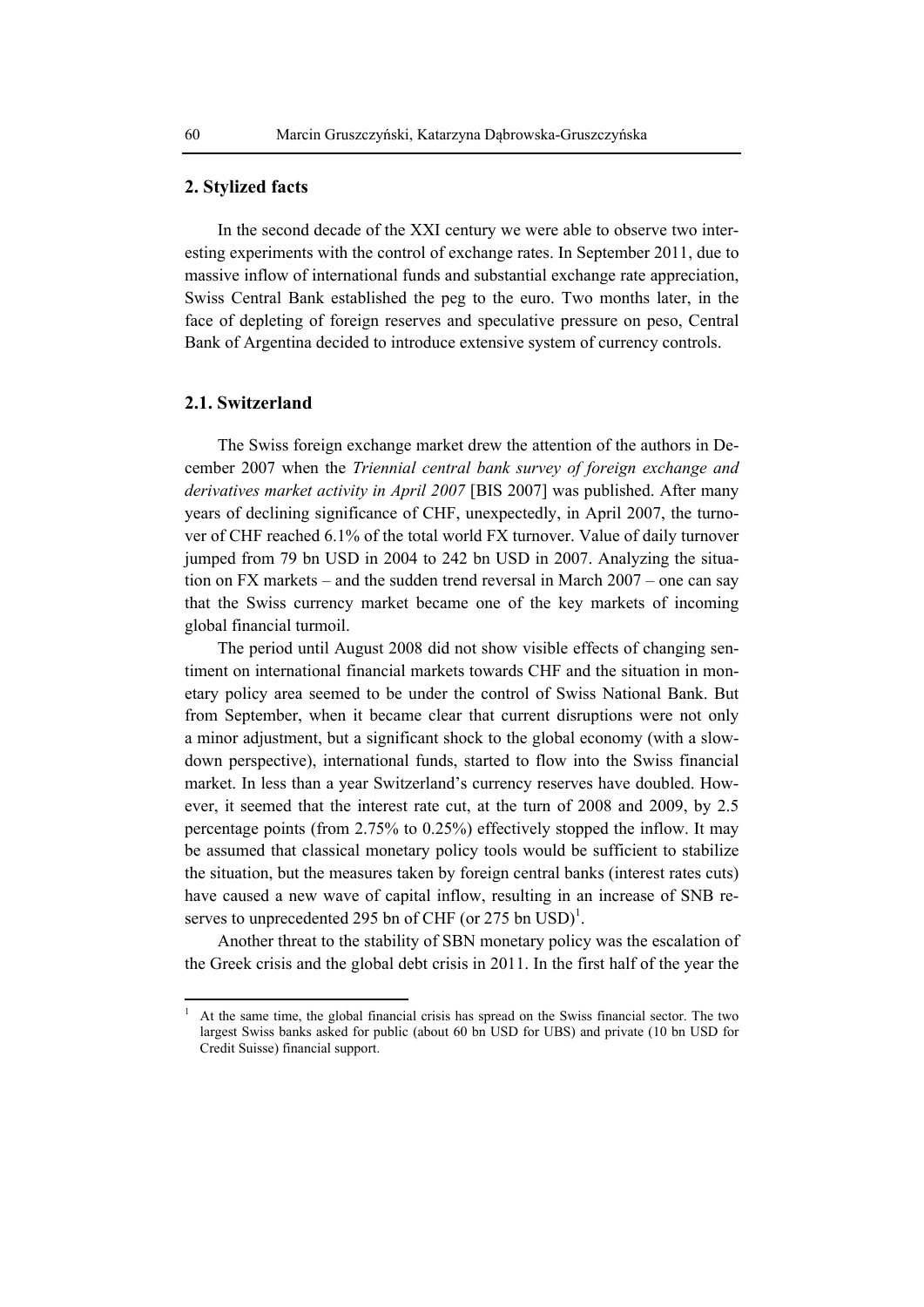ratings of the whole group of European countries were downgraded. On August 5, Standard & Poor's changed the rating of the United States from AAA to AA+ (with a negative outlook), fueling speculations about possible US bankruptcy. On August 3, 2011, SBN decided to lower its 3M LIBOR CHF target to 0%- 0.25% (from 0%-0.75%) and increased its liquidity supply from 30 bn CHF to 80 bn CHF. Continuing its monetary expansion SNB increased this amount to 100 bn CHF, and finally, on August 10, to 200 bn CHF. This move allowed to reverse the CHF appreciation trend for two weeks, when the CHF started to strengthen again.

From January 2007 to August 2011 the Swiss franc suffered more than 45% nominal appreciation and almost 35% real appreciation. On September 6, 2011, Swiss National Bank decided to set minimum exchange rate at CHF 1.20 per EUR. This decision was justified by "current massive overvaluation of the Swiss franc" that posed "an acute threat to the Swiss economy" and carried "the risk of a deflationary development" [Zurbrügg 2012]. This move was accompanied by another two waves of capital inflow. In 2011 foreign exchange reserves accumulated to around 300 bn CHF and jumped in 2012 to 500 bn CHF. At this level reserves remained till the end of 2014.

In the third quarter of 2014 the conflict in Ukraine fueled massive inflow of funds to Switzerland again. In response to currency appreciation and foreign exchange accumulation, on 18 December 2014, the SNB introduced a negative (−0.25%) interest rate on deposit account balances in excess of 10 m CHF, widening the 3M LIBOR target range from −0.75% to 0.25% [www 6]. At the beginning of 2015, the SBN authorities decided that the transitional control of the Swiss franc was no longer necessary and abolished the peg to the euro at 1.20. Market response surprised SNB authorities, EUR/CHF immediately depreciated to EUR/CHF 0.85, finally stabilizing at EUR/CHF 1.05.

## **2.2. Argentina**

Between 2001 and 2002, Argentina experienced the biggest financial crisis in the country's history which ended with external insolvency.

In May 2003, the presidency of Néstor Kirchner started the new era in the Argentinian history. In 2005 he successfully started the process of renegotiations of 82 bn USD state debt in sovereign bonds that defaulted in 2001. In 2006, 9.8 bn USD of debt was repaid to International Monetary Fund. Simultaneously, Kirchner, enjoying national popularity and support, abolished restrictions on trade unions, increased wages, pensions and social benefits, and expanded social wel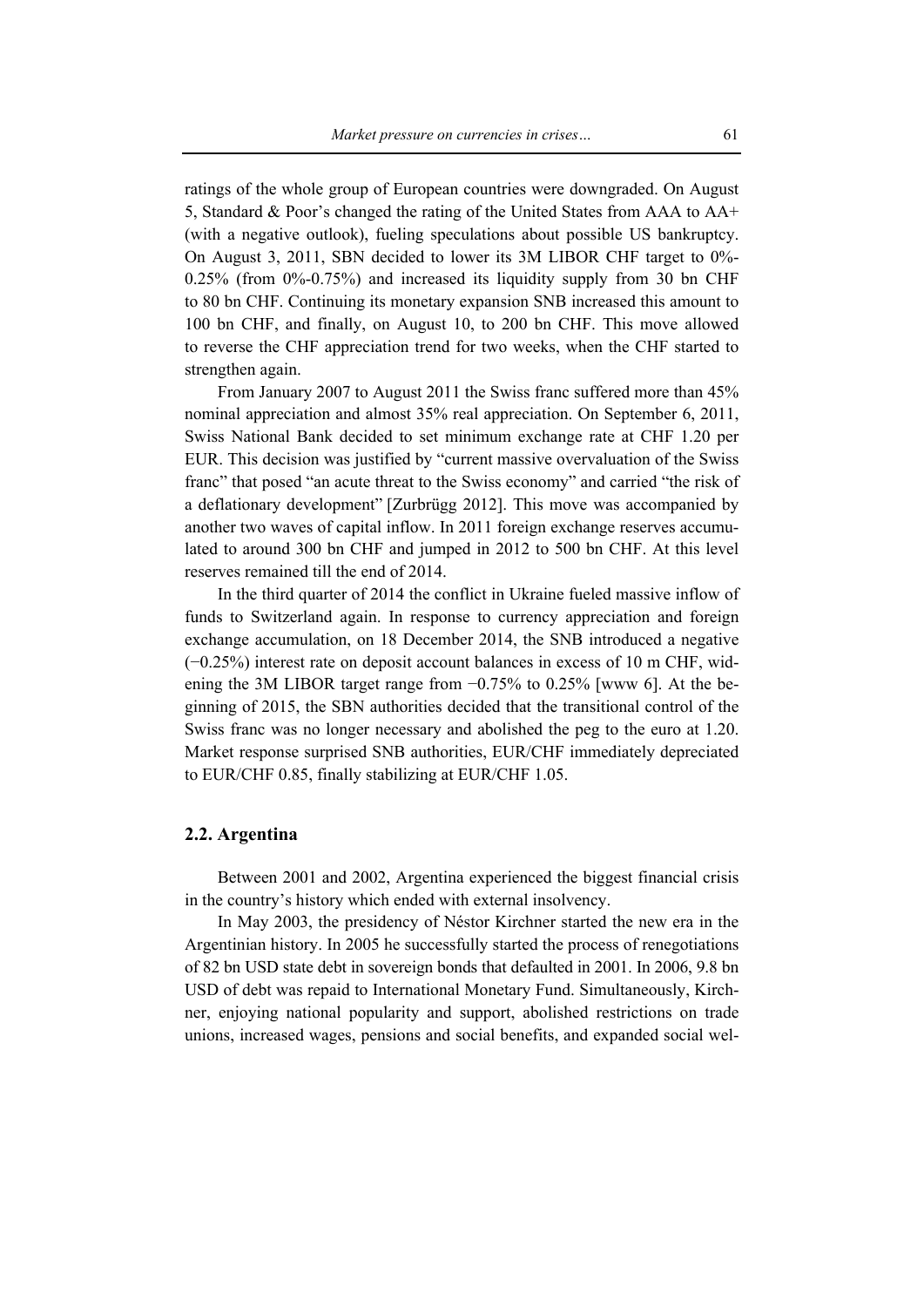fare programs. He also introduced restrictions on land acquisition by foreigners and subsidies to maintain low prices for transport and media.

Soon, the authorities had to answer three questions. How to finance fiscal expansion? How to maintain the level of foreign exchange reserves? How to create a surplus on the current account? It is important to understand that Argentina was cut off from external financing after the bankruptcy in 2001.

The first solution was the introduction of export taxes on cereals, beef and soybeans. This, however, was the cause of the political crisis and social protests in 2008. The second idea was to obtain a loan from the Central Bank of Argentina. This, however, demanded the removal of President of CBA, Martin Redrado, from his post. Since 2004 he has rebuilt currency reserves and improved the economy's competitiveness. In 2010, the Central Bank Act was amended to define a new monetary policy objective: "[...] to promote – within the framework of its powers and the policies set by the National Government – monetary and financial stability, employment, and economic development with social equality" (Charter of the Central Bank of the Argentine Republic [www 3]). The Bank could also "[...] make temporary advances to the National Government in an amount equivalent to up to twelve per cent (12%) of the monetary base [...]. It may also grant advances in an amount not exceeding ten per cent (10%) of the cash flows earned by the National Government in the last twelve (12) months" [www 3]. In 2012 the government was allowed to use foreign exchange reserves kept by Central Bank of Argentina.

Other popular solutions were the introduction of price control for food, transportation, media and about 300 products, the nationalization of REPSOL petroleum company in 2012, state control of oil extraction and sales at differentiated domestic and foreign prices. One can add that in November 2008 ten private pension funds worth about 24 bn USD were nationalized. However, fiscal and monetary expansion created substantial inflationary pressure.

Significant changes have been also implemented in the trade policy. Export subsidies, export loans with negative real interest rates and import licenses for 600 product lines were introduced. Informal recommendations for entrepreneurs to offset export spending and incentives to relocate production to Argentina were issued.

Important changes occurred in the area of capital controls. In November 2011 Argentinian authorities decided to introduce a system of currency controls (later named "dollar clamp"). To reduce the demand for currency, banks and exchange offices had to verify the source of origin of individuals' funds before the conversion into dollars. Investors buying shares and real estate have been obliged to deposit funds on the account in Argentina. People who bought more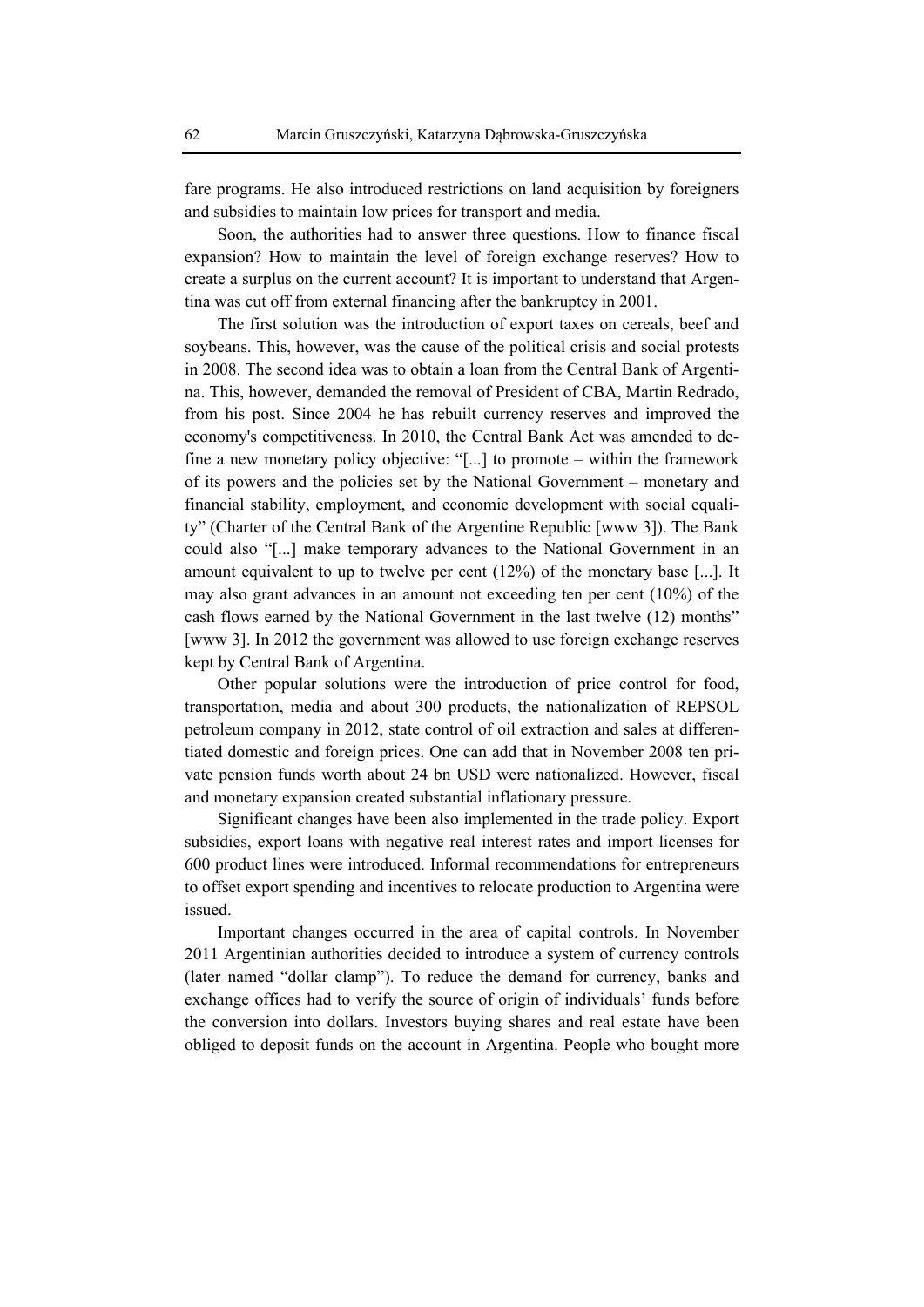than 250 000 USD a year had to document the source of origin of their funds. Mining companies were required to deposit receipts from exports domestically. In turn, insurance funds were supposed to sell foreign assets and transfer proceeds to Argentina. In 2012 it was officially banned to purchase dollars by residents (either Argentinian or foreign) as a form of financial savings (although existing dollar saving accounts and time deposits were allowed). Despite extensive system of capital account controls in mid-January 2014, the Central Bank of Argentina had to reduce the scale of market interventions, which resulted in sharp peso depreciation by over 12%. This step was later followed by the lowering of credit ratings to selective default by Standard & Poor's and to restricted default by Fitch.

By the end of the term, President Cristina Kirchner's direction of economic and exchange rate policies has not changed. The lack of positive economic results, high inflation, corruption scandals and massive social protests have contributed to the change on the president post in December 2015. New Finance Minister, Prat-Gay, appointed by a new President Mauricio Macri, decided to float Argentinian peso on December 17, 2015. As expected, after the decision a sharp depreciation from USD/ARS 9.8 to USD/ARS 13.8 occurred. At the end of December and in January 2016 the peso rate began to stabilize.

## **3. Research methodology**

In this chapter, the authors would like to introduce a concept of shadow exchange rate. The shadow exchange rate is widely used in the economic literature in the context of international trade [Balassa 1974; Tsakok 1990] and finance [Piersanti 2012]. In the latter case, the shadow exchange rate helps either to estimate the actual purchasing power or to determine the exchange rate that would prevail on the market in the absence of capital account or official exchange rate controls.

Flood & Garber [1984] define shadow floating exchange rate as the floating exchange rate conditional on a collapse of the fixed-rate regime. This rate would prevail if the traders purchased all remaining foreign reserves used to defend the peg, and the central bank refrained from foreign market interventions thereafter. In Krugman [1979] model the shadow rate balances the money market after all foreign reserves have been depleted. The shadow exchange rate can be analyzed when the official exchange rate is under control (fixed, pegged, etc.) or when the rate is determined generally by market forces but there are significant capital constraints hindering transactions on the market. Flood & Marion [1998] define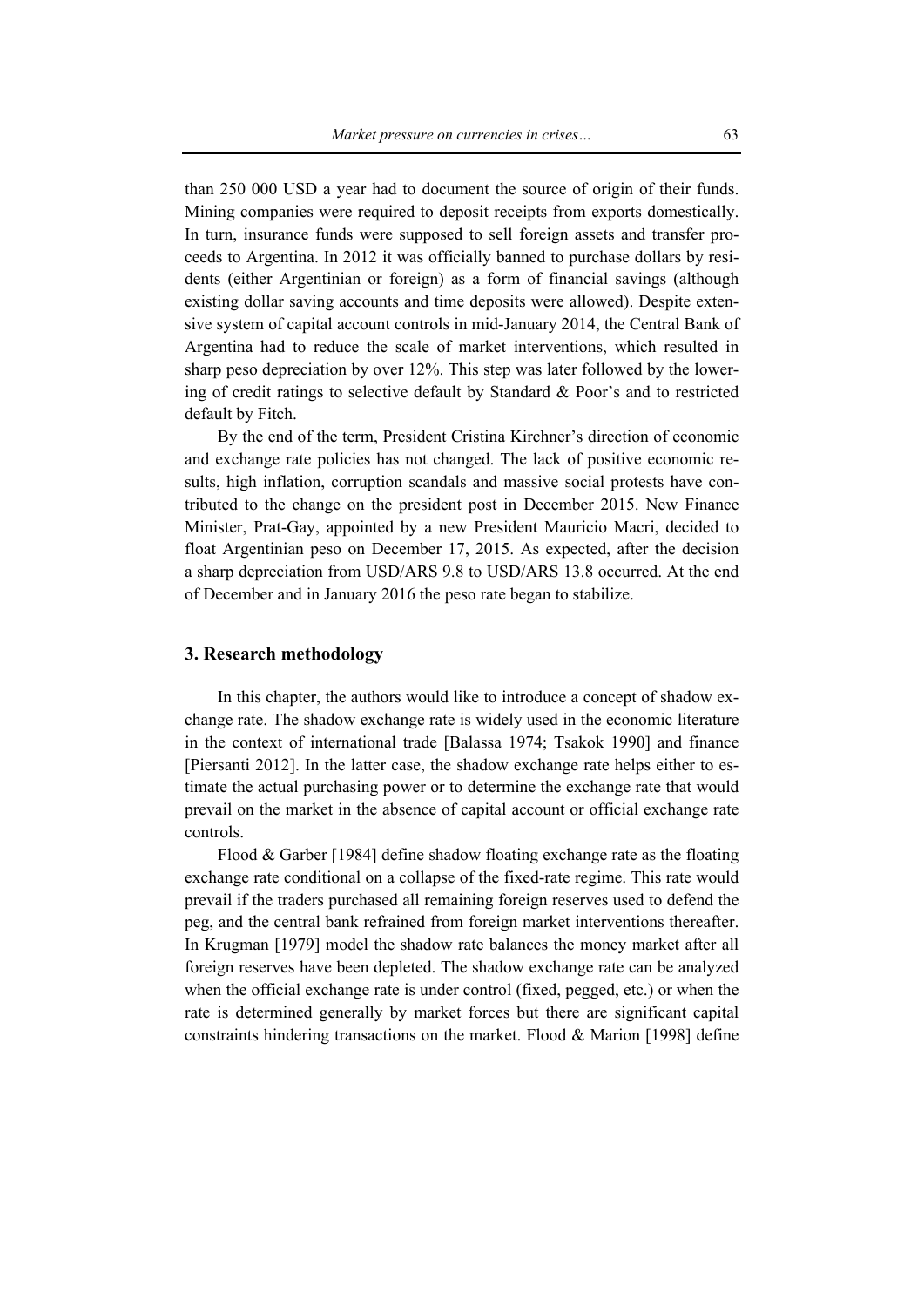the shadow exchange rate as a rate that balances the money market following an attack in which foreign exchange reserves are exhausted. During the period of control the rate (*ser*) can be defined as:

 $ser = \alpha\mu + d$ 

where:

d – domestic credit,

 $\mu$  – rate of growth of domestic credit (equal to the drop rate of foreign exchange reserves).

The shadow exchange rate may be, though not necessarily, close to the black market rate, if this market exists.

In this article the authors decided to combine the concept of a shadow exchange rate with the idea of an index of speculative pressure. We would like to verify the hypothesis if it is possible to evaluate the shadow exchange rate during the period of control using the concept of speculative pressure. During the period of control (capital account control, exchange rate control) there are still internal or external forces in the FX and money markets that can substantially affect the shadow exchange rate through commercial (international trade) channels or officially allowed capital transactions. They can create parallel perception of "correct" exchange rate (in contrast to official exchange rate). It means that shadow exchange rate is still taken into market players' accounts and actions.

In the next part of the study we would like to analyze the behavior of the EUR/CHF and USD/ARS shadow exchange rates during the period of control. These rates will be obtained by decomposing the speculative pressures estimated by the speculative pressures index (proposed by Eichengreen, Rose & Wyposz [1994]) for the control period, however, using the long-term parameters obtained from the preceding, free market period.

Eichengreen, Rose & Wyplosz [1994] developed an index of speculative pressure, pointing out that the pressure on a currency can not only result in a sharp depreciation, but can be also accompanied by a drop of foreign exchange reserves and by an increase of interest rate differential. They suggest that to observe exchange rate fluctuations is not enough. Domestic monetary authorities can defend the parity using foreign reserves as well as raise interest rates – with a potentially devastating effect to domestic economic growth and country's international liquidity. Their intuition starts with a slightly modified monetary approach (replacing base money with the sum of domestic credit D and international reserves R) to exchange rate determination:

$$
e + (i - i^{*}) - (r - r^{*}) = (d - d^{*}) - \beta (y - y^{*}) + (1 + \alpha) (i - i^{*})
$$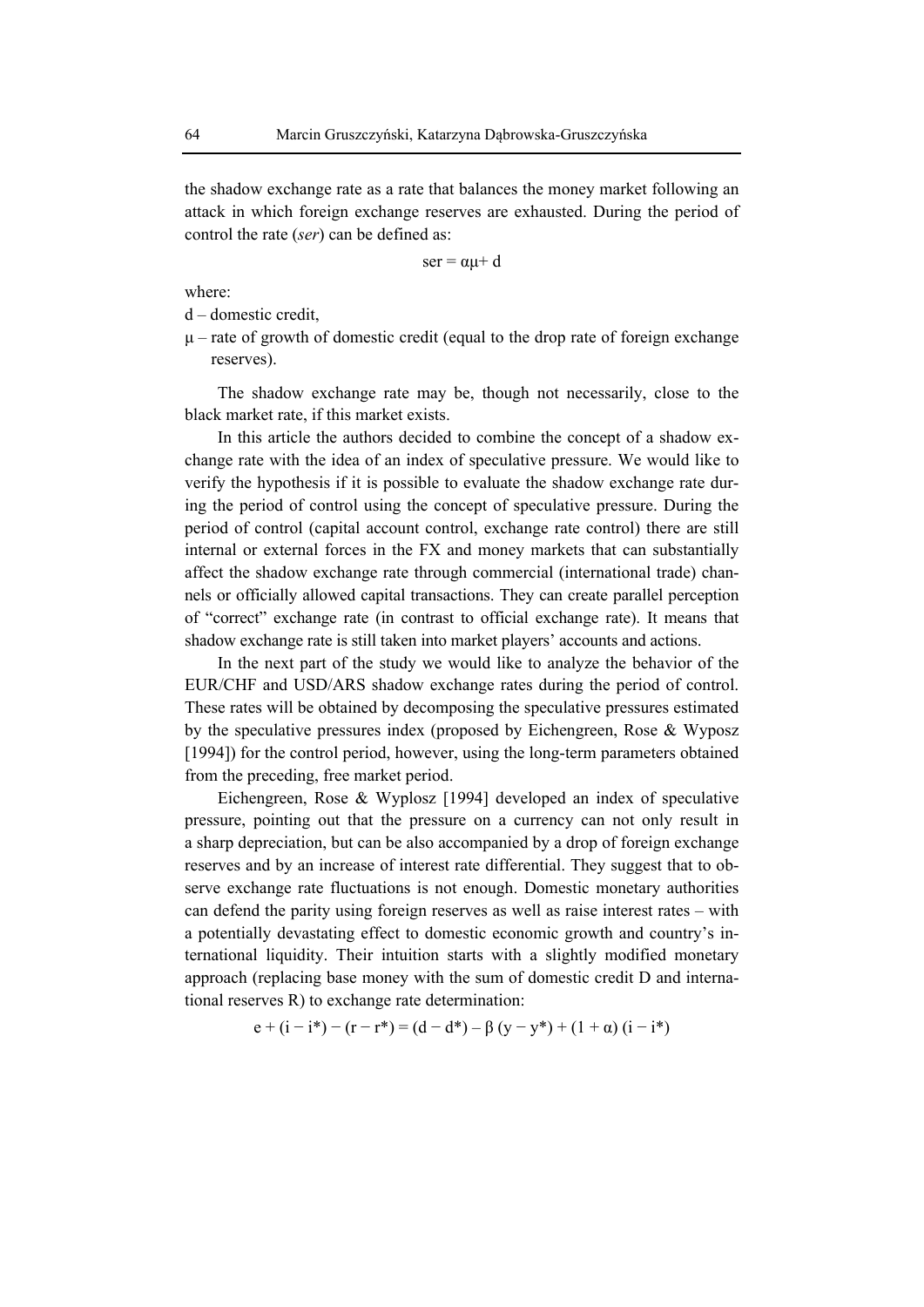#### where:

- i interest rates,
- r foreign exchange reserves,
- d domestic credit,
- $v$  level of GDP,

asterisks (\*) denote the foreign country, and  $\beta$  ( $\alpha$ ) is the income (interest-rate) semi elasticity for money demand.

The left-hand side of this equation is an index of speculative pressure, which says that pressure increases as domestic reserves of foreign exchange decline, as interest rates rise, and as the exchange rate depreciates. The empirical formula for their index is (with empirical parameter estimates) as follows:

Index of speculative pressure = %  $\Delta$  e + 7 [%  $\Delta$  (i – i<sup>\*</sup>)] – 0.08 [%  $\Delta$  (r – r<sup>\*</sup>)]

where:

 $\overline{a}$ 

%  $\Delta$  e – nominal exchange rate change (in %),

%  $\Delta$  (i – i<sup>\*</sup>) – interest rate differential change (in %),

%  $\Delta$  (r – r\*) – relative foreign exchange reserves change (in %).

Eichegreen, Rose & Wyplosz [1994] used their index to identify periods of significant (over 2.5 of standard deviation) speculative pressure during attacks on pegged exchange rates in 22 countries between 1967 and 1992 (with a particular interest on 7 countries-members of  $ERM$ <sup>2</sup>.

The study presented in this paper was carried out in four stages.

- **Stage one.** The evaluation of speculative pressure indexes for "no restrictions" period and for exchange rate control/capital account restrictions period.
- **Stage two.** The decomposition of the second index (with respect to exchange rate) using the parameters from the first ("no restrictions") one.
- **Stage three.** Estimation of shadow exchange rates (the rates that would probably prevail in the market in the absence of control measures but in the presence of the same speculative/market pressure).
- **Stage four.** The comparison of (last) shadow exchange rates to (first) official, free market rates.

<sup>2</sup> For interesting literature review on Speculative Pressure Index (SPI), Index of Currency Market Turbulence (ICMT), Banking Sector Fragility Index (BSFI) and Excessive Risk Index (ERI) see: Ege & Bayrakdaroglu [2010].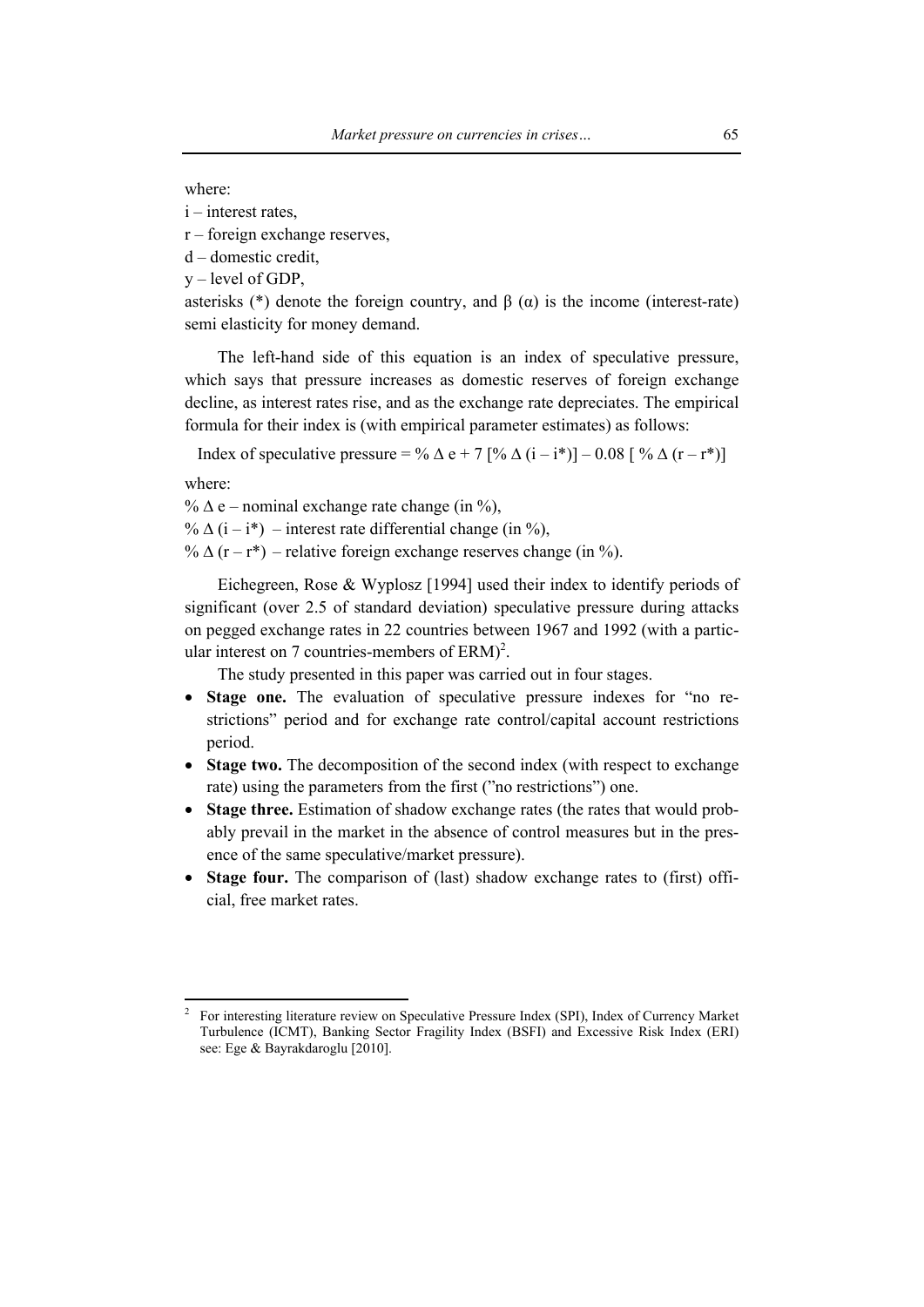### **4. Empirical analysis**

All data were obtained from websites of the Swiss National Bank [www 5] and the International Monetary Fund [www 4]as well as from International Financial Statistics database [IMF IFS 2017]. We used monthly data, for Switzerland: nominal rate EUR/CHF [www 5], total reserves minus gold, CHF LIBOR3M, EURIBOR3M (all available at [www 5]); for Argentina: nominal rate USD/ARS (213...AF.ZF...), total reserves minus gold (213.1L.DZF...), money market rate (21360B...ZF...), Euro dollar London (11260D...ZF...) (all available at [IMF IFS 2017]).

The speculative pressure index formulas for periods before and during controls are as follows:

**Switzerland**, May 2001 – August 2011

SPI (no restrictions) = (0.0125)  $\Delta e_t + (0.1108) [\Delta(i - i^*)_t] - (0.0746) [\Delta(r)_t]$ **Switzerland**, September 2011 – December 2014

- SPI (controls period) = (0.0131)  $\Delta e_t + (0.1981) [\Delta(i i^*)_t] (0.0494) [\Delta(r)_t]$ **Argentina**, June 2006 – October 2011
- SPI (no restrictions) = (0.1841)  $\Delta e_t + (0.009968) [\Delta(i i^*)] (0.07623) [\Delta(r)_t]$ **Argentina**, November 2011 – November 2015

SPI (controls period) =  $(0.2552)\Delta e_t + (0.0311)[\Delta(i - i^*)_t] - (0.1254)[\Delta(r)_t]$ 

Figures 1 and 2 present both nominal rate and shadow exchange rate for EUR/CHF and USD/ARS. As can be seen in Figure 1, the uncontrolled EUR/CHF rate would most likely be subject to further, small but constant appreciation. In January 2015 the shadow rate was at a similar level (EUR/CHF 1.10) as the nominal exchange rate after lifting the cap January 16, 2015 (EUR/CHF 1.01). This suggests that the scale of appreciation after the floating should not surprise market players.





Source: [www 5], own estimates.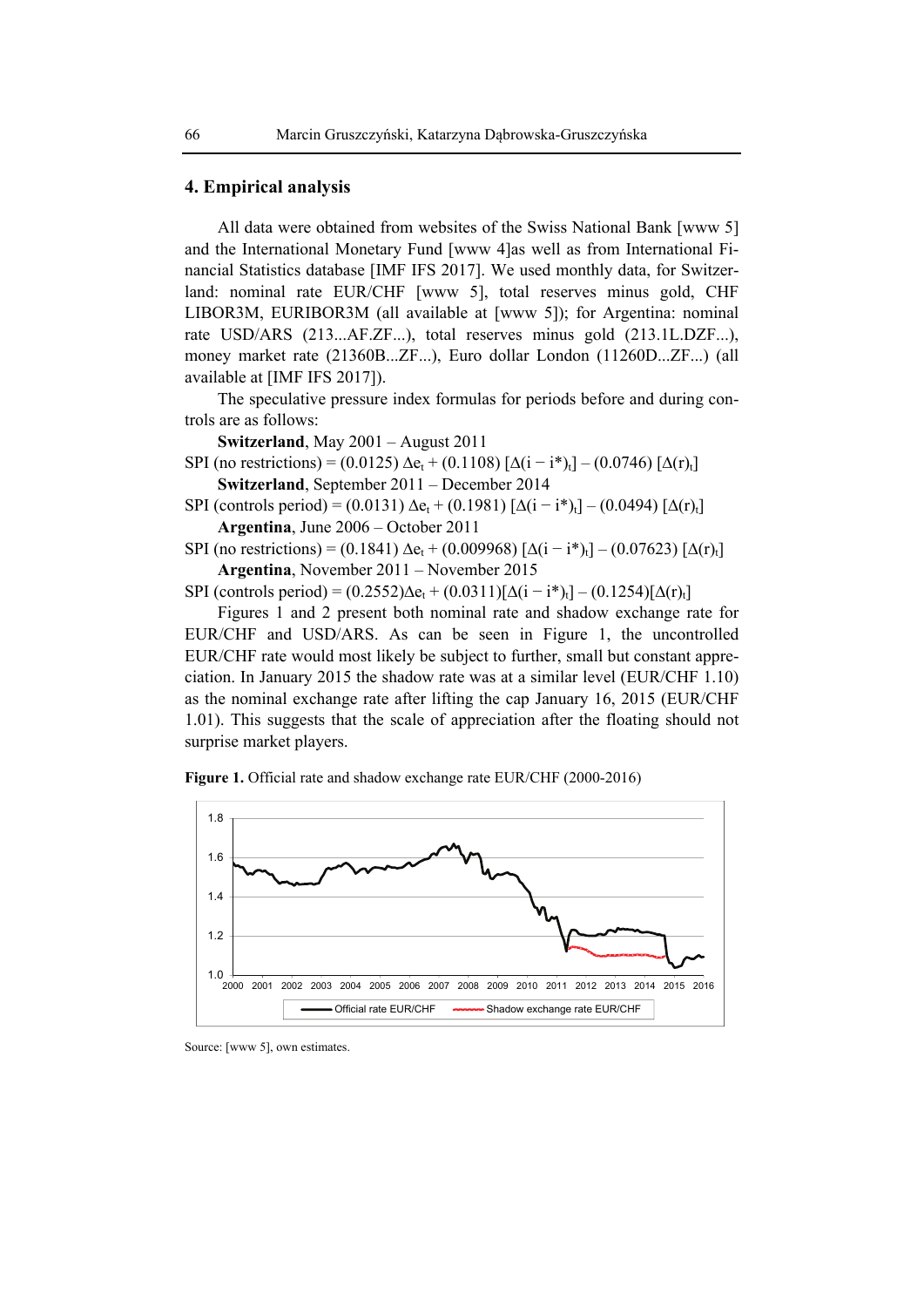Figure 2 depicts official and shadow exchange rate USD/ARS. After the introduction of system of extensive exchange rate controls ("the clamp") we can observe increasing difference between official and shadow rate<sup>3</sup>. At the end of control period (October 2015) the shadow rate estimated in our research (USD/ARS 13.12) was close to the first quotation (December 17, 2015) in a free currency market of USD/ARS 13.30.

**Figure 2.** Official rate and shadow exchange rate USD/ARS (2006-2016)



Source: IMF IFS [2017], own estimates.

#### **5. Conclusions**

 $\overline{\phantom{a}}$ 

Swiss franc and Argentinian peso are the newest examples of currencies in crises. Both lessons are very interesting either for countries that decided to stay outside monetary unions with independent currencies or for countries that decided to change their direction of economic growth from market- to state-oriented economy. In the first part of this article the most important facts leading both countries to control exchange rates and to float them ultimately were described. In the next part concepts of shadow exchange rate and index of speculative pressure were presented. In the empirical part shadow exchange rates for EUR/CHF and USD/ARS were evaluated. One can see that values of shadow exchange rates differed from official rates substantially. However, the free market rates after liberalization were very close to last values of shadow rates in controls periods. The results of this research bring us to two important conclusions. The first one suggests that in both cases internal market forces still drove both economies and even after such a long period of controls, exchange rates still had the

<sup>3</sup> Compare results of this survey to the black market rate (market for '"blue dollar"). See: [www 1; www 2].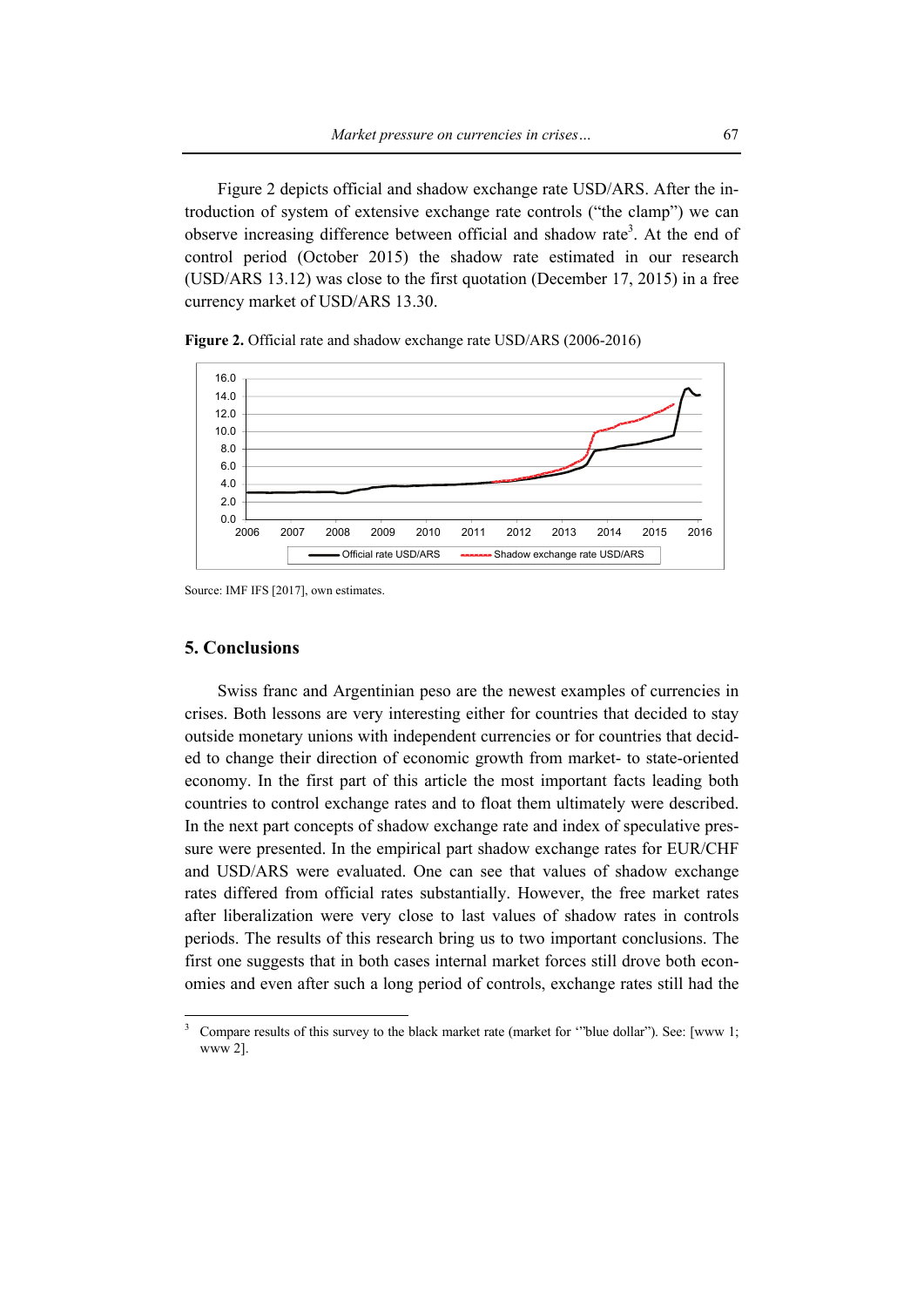ability to return to the market equilibrium. It is an important lesson for practitioners, politicians, as well as scientists. The second conclusion is that shadow exchange rate theory still can be helpful in exchange rate evaluation during periods of capital account restrictions, exchange rate controls, etc. Moreover, the implementation of index of speculative pressure into our analysis supports the classical view on currency market in general [Frankel 1993] and exchange rate determination models in particular [Dornbusch 1976].

Besides, the authors understand the limitations of this research and probably its results could not be taken universally. The first, methodological limitation is the assumption that market pressure distributes in the same manner in the period of controls as before. This is rather short-term assumption, especially if capital account restrictions are accompanied by political and non-market oriented reforms. The second one is the length of the controls period. It can be easily proven that sufficiently long period of controls can effectively damage internal market forces as it happened decades earlier in communist countries. The difference between the shadow exchange rate and market rate after the liberalization can be significant enough and the correction of this gap can take much more time.

### **References**

- Balassa B. (1974): *Estimating price of foreign exchange in project appraisal*. "Oxford Economic Papers", Vol. 26(2), pp. 147-168.
- BIS (2007): *Triennial central bank survey of foreign exchange and derivatives market activity in April 2007*. Bank for International Settlements, Basel.
- Dornbusch R. (1976): *Expectations and exchange rate dynamics*. "The Journal of Political Economy", Vol. 84(6), pp. 1161-1176.
- Ege I., Bayrakdaroglu A. (2010): *Financial crises and pressure indices: Case of Turkey*. "International Journal Of Economics And Finance Studies", Vol. 2(1), pp. 139-146.
- Eichengreen B., Rose A., Wyplosz C. (1994): *Speculative attacks on pegged exchange rates: An empirical exploration with special reference to the European Monetary System*. NBER Working Paper 4898, National Bureau of Economic Research, Cambridge, MA.
- Flood R., Garber P. (1984): *Collapsing exchange-rate regimes. Some linear examples*. "Journal of International Economics", Vol. 17(1-2), pp. 1-13.
- Flood R., Marion P. (1998): *Perspectives on the recent currency crisis literature*. IMF Working Paper 98, International Monetary Fund, Washington. DC.
- Frankel J. (1993): *On exchange rates*. MIT Press, Cambridge, MA.
- IMF IFS (2017): *International financial statistics*. International Monetary Fund, Washington, DC.